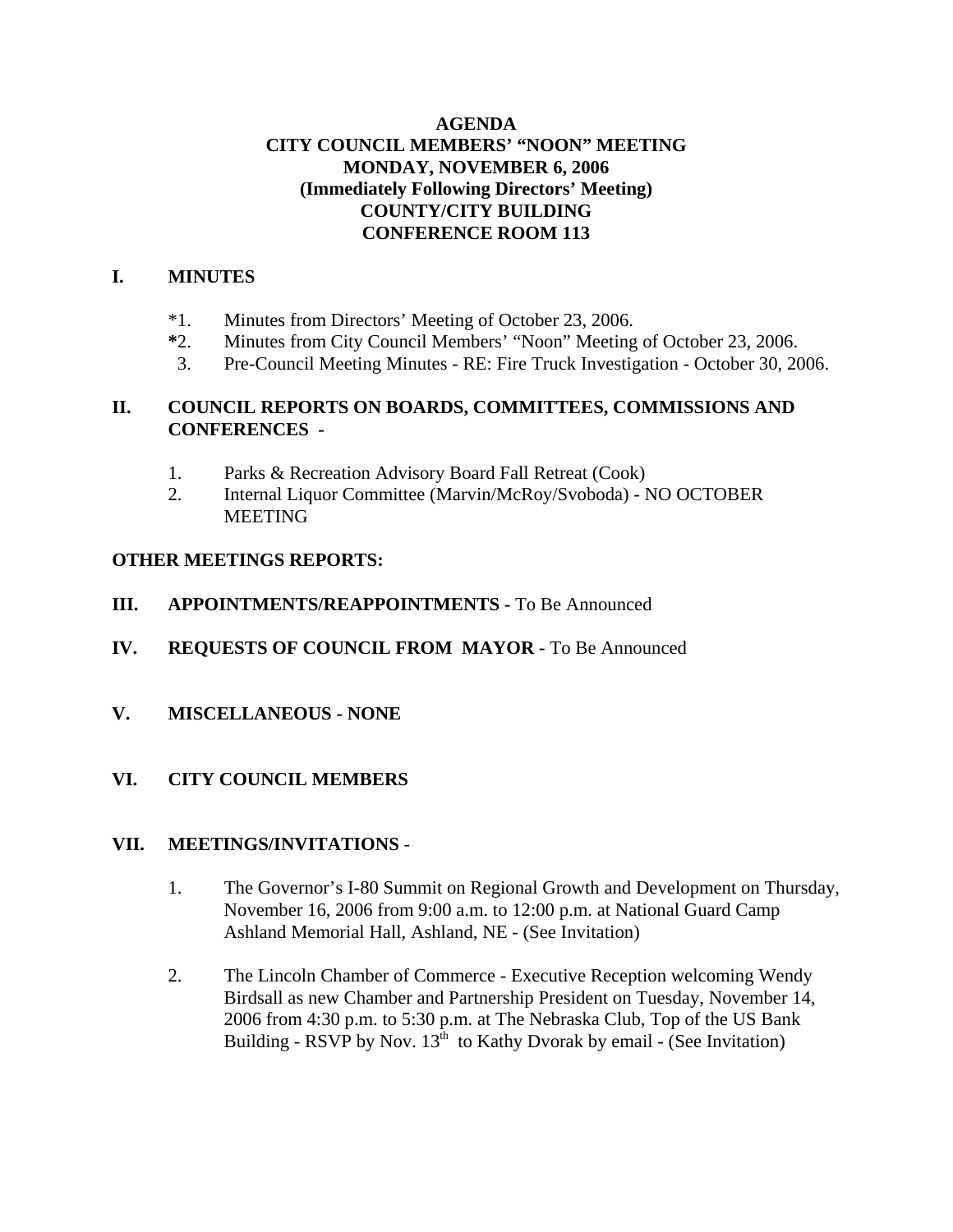- 3. The Downtown Lincoln Association, Historic Haymarket and Updowntowners Downtown Forum Luncheon "Is A New Downtown Arena In Lincoln's Future?" on Thursday, November 16, 2006 from 11:30 a.m. to 1:00 p.m. at The Cornhusker Marriott, Yankee Hill  $3$  - Cost: \$15 per person - RSVP by Nov.  $13<sup>th</sup>$  to 434-6901 or by email - (See Invitation)
- 4. Citigroup SmithBarney In honor of Veteran's Day The Lincoln office of Smith Barney invites you and a guest to a Private Dinner Reception with Leo Thorsness Lieutenant Colonel US Air Force, 357<sup>th</sup> Tactical Fighter Squadron Congressional Medal of Honor Recipient "These Colors Don't Run" on Wednesday, November 8, 2006 at The Cornhusker Marriott Hotel - 6:30 p.m., Dinner; 7:15 p.m., Speaker; 7:45 p.m., Recognition of Veterans; 8:00 p.m., Soloist; - RSVP by Nov.  $3<sup>rd</sup>$  to Chasi Beckstrom at 474-2400 - (See Invitation)
- 5. The Lincoln Police Department's Citizen Academy Graduation & Awards Ceremony on Thursday, November 9, 2006 at 7:00 p.m. at Embassy Suites Hotel - Dessert Reception Following - (See Invitation)
- 6. Open House Deadmans Run Watershed Master Plan on Thursday, November 16, 2006 from 5:00 p.m. to 8:00 p.m. (Presentation at 5:30 p.m.; repeated at 7:00 p.m.) at Culler Middle School, 5021 Vine Street - (See Invitation)
- 7. Lincoln Chamber of Commerce Business After Hours "Sponsormania" on Thursday, November 16, 2006 at the Cornhusker Marriott Hotel from 4:30 p.m. to 6:30 p.m. - Cost to attend \$10.00 per person - Please RSVP, Jaime Henning at 436-2366 or by email - (See E-Mail Invitation)
- 8. Fall 2006 Lincoln Police Department Academy Graduation and Awards Ceremony on Wednesday, November 29, 2006 at 7:00 p.m. at the Cornhusker Hotel, Grand Ballroom - Reception Following - (See Invitation)
- 9. Matt Talbot Kitchen & Outreach  $7<sup>th</sup>$  Annual Homeless Coalition Recognition Brunch, During National Hunger and Homeless Awareness Week - The Brunch & Program on Friday, November 17, 2006 from 9:00 a.m. to 10:30 a.m. at Matt Talbot Kitchen & Outreach, 1911 "R" Street - RSVP to Susanne Blue at 477- 4116 or by email - (See Invitation)

## **VIII. ADJOURNMENT**

### **\*HELD OVER FROM OCTOBER 30, 2006.**

ca110606/tjg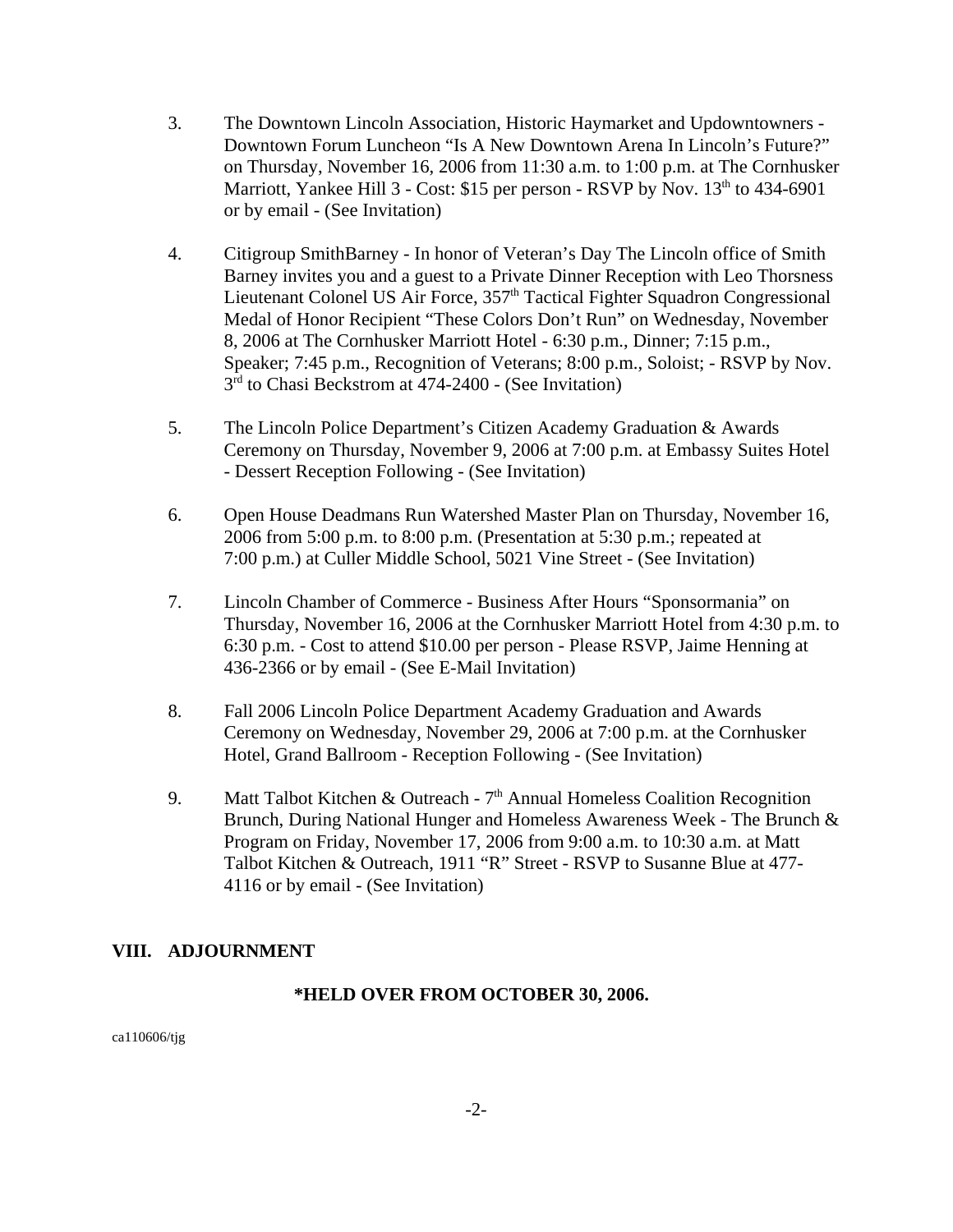# **MINUTES CITY COUNCIL MEMBERS' "NOON" MEETING MONDAY, NOVEMBER 6, 2006 (Immediately Following Directors' Meeting) COUNTY/CITY BUILDING CONFERENCE ROOM 113**

**Council Members Present:** Patte Newman, Chair; Dan Marvin, Vice-Chair; Jon Camp, Robin Eschliman, Annette McRoy, and Ken Svoboda.

**Council Member Absent:** Jonathan Cook

**Others Present:** Mark Bowen, Ann Harrell, Rick Hoppe, Mayor's Office; Dana Roper, City Attorney; Tammy Grammer, City Council Staff; and Deena Winter, Lincoln Journal Star Representative.

## **I. MINUTES**

- \*1. Minutes from Directors' Meeting of October 23, 2006.
- **\***2. Minutes from City Council Members' "Noon" Meeting of October 23, 2006.
- 3. Pre-Council Meeting Minutes RE: Fire Truck Investigation October 30, 2006.

Chair Newman proposed a change in the Pre-Council Minutes of October 30, 2006. The change would state Mike Spadt advocated, instead of abdicated. She then called for other corrections to the three sets of minutes. With no other corrections the above three sets of minutes approved.

# **II. COUNCIL REPORTS ON BOARDS, COMMITTEES, COMMISSIONS AND CONFERENCES**

1. **Parks & Recreation Advisory Board Fall Retreat** (Cook Absent) (McRoy)

McRoy stated she attended the meeting in Cook's absence. McRoy reported this was the joint meeting, and annual retreat, of the Parks & Recreation Advisory Board and the Lincoln Parks Foundation. They take this time to look at a list of major projects being considered for the upcoming year. McRoy stated we know they need \$1.3 million, with Parks looking to maintain its current infrastructure. She briefly listed future projects, prioritized for large term, which will likely involve fund raising activities which include:

- Antelope Valley, East Downtown Park, \$3.5 million within two to three years;
- Centennial Mall. As the Law Enforcement Memorial goes to Grand Island there are at least three different Master Plans for Centennial Mall, which includes how to renovate in a cost effective manner;
- Sherman Field Plaza with support facilities and approximately \$600,000 to complete, including new concession stands, better grand stands in entrance for the whole area;
- Discussion of Pinewood Bowl renovation, estimated just under a million but would be seven phases of improvement, which would be for future reference;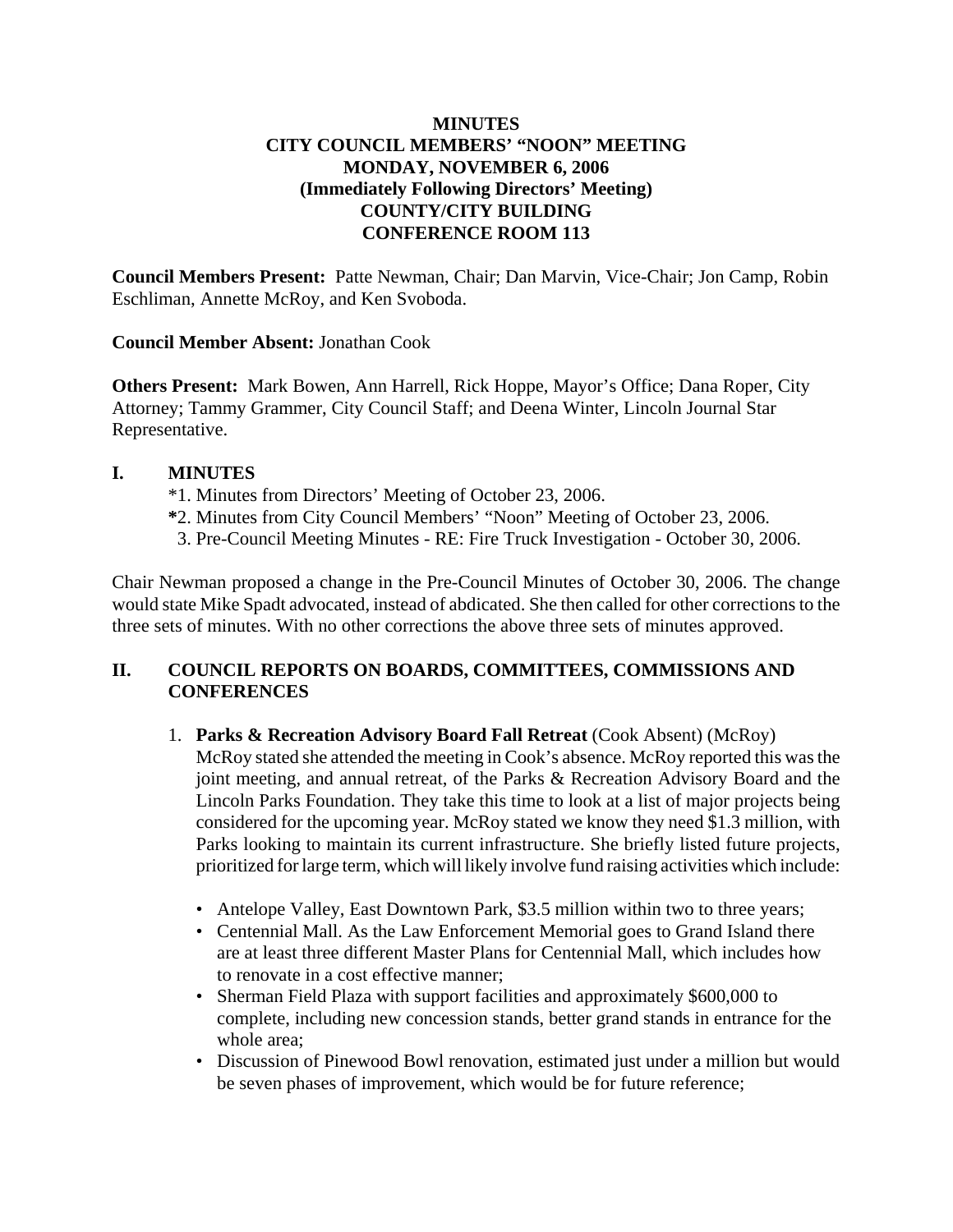- With the Advisory Committee Briar Park. Looking at how Pershing Auditorium operates, including special liquor licenses and to possibly have Pershing manage the liquor licenses.
- Antelope Park Band Shell. The band shell needs renovation, but do not have a master plan. Will work on a master plan and think about having a university intern to set costs and details.

Other items on the horizon include:

- 13<sup>th</sup> & 'P' Public Plaza. Part of the Downtown Master Plan, and about \$1 million needed in private fund raising;
- Wyuka Cemetery Wyuka Park. Appears the Acklie family wants to help with \$1.5 million, plus another \$1.5 million endowment and turn into a park. McRoy stated there was quite a discussion, and confusion, on whether this is State property and who's responsibility it would be if the City takes the section over and it becomes a city park. She stated besides being very interesting, it was a divided conversation of how do you redevelop part of a cemetery into a private park, by private people.
- The Ice Arena is still being discussed. Lynn Johnson has been meeting with a group regarding Fleming Fields. The price of two sheets of indoor ice would cost about \$7.5 million;
- Salvation Army also talking about The Ice Arena. They think they possibly could raise \$2.5 million in a capitol campaign. The Scott Brothers have talked about making an substantial donation in the million dollar range.
- 2. **Internal Liquor Committee** (Marvin/McRoy/Svoboda) **Cancelled**

### **OTHER MEETINGS REPORTS:**

Newman reported she attended the Lincoln College Partnership Meeting, NU Directions, which is a result of disorderly house meetings last year. They have continued meeting with SCC, UNL, and Wesleyan and call themselves the Lincoln College Partnership. They continue their educational efforts with students, trying to make them realize what the impact of wild parties in neighborhoods can be. Newman stated it is a great group, and now going to brain storm, developing ideas on how to get rental property owners to raise their standards and hold tenants accountable. Newman said she is excited that this has been one result of NU Directions, and a positive result of working together.

Svoboda reported the Innovation Zone Meeting was more of a pre-vision session. He stated with the subcommittees they are now focusing on meeting on the  $9<sup>th</sup>$ , at Camp Ashland, for a Visioning Session. This will pull all committees together to see where relations are and where focus is needed on completing the Governor's report in February. He stated they would look at a legislative package which they may want to support. Svoboda reported this took discussion of what it means to put together a legislative package, and unfortunately was not a unanimous vote as two individuals, who represent first class cities, could not vote favorably because of the measure on TIF financing for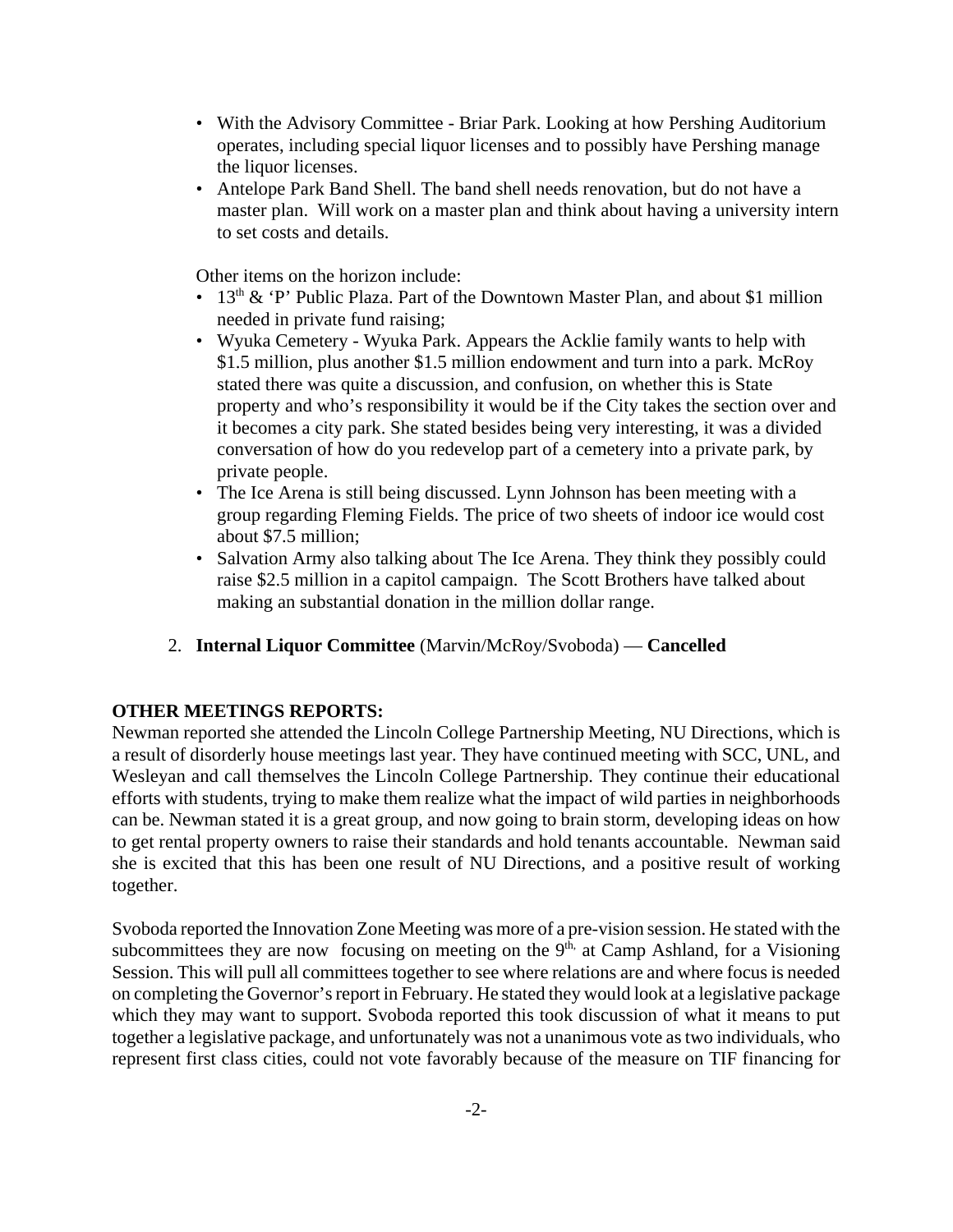counties. He believes it can come forward with supporting current legislation which is being proposed, or will be proposed. He stated the Visioning Session will be Thursday morning, open to the public, but more importantly is the Governor's Summit, the I-80 Summit, scheduled for November 16<sup>th</sup>, at Camp Ashland.

# **III. APPOINTMENTS/REAPPOINTMENTS**

# **RICK HOPPE**

Hoppe distributed an updated memo regarding Boards and Commissions, Upcoming Appointments, and discussed with Council. Hoppe stated he did speak with Svoboda about the District Energy Corporation, expressing a willingness to continue to serve, and will take to the Mayor. He stated there are three LES appointments up at the end of December, one being Jerry Shoecraft, who has already resigned with the Mayor looking at options. Hoppe said they expect a decision shortly but want to consider the contacts/context of the entire reappointments since they are up fairly soon. *[See Attachment 'A'*]

# **IV. REQUESTS OF COUNCIL FROM MAYOR**

# **MARK BOWEN**

Bowen handed out an agenda draft for the joint meeting with the Omaha Council. He stated there may be previously talked about items listed and that he received the draft from the Omaha Council Office Friday afternoon. Bowen pointed out a new item listed of Ultimate Fighting which he questioned and was told, by Jack, the Omaha Council members requested on the agenda, without explanation. Bowen pointed out it is a draft agenda and subject to change, and if there is anything someone would like to see listed now would be the time to present.

Marvin questioned why the issue on the wheel tax, the extended wheel tax outside the city limits was not listed, as it was supposed to be. Bowen asked Council if they would like to have it on the agenda? Newman commented Roper would explain shortly.

Bowen continued saying Camp had mentioned inviting the newly elected State Senators. He stated after discussed with Jack, who stated he would invite, but not until Wednesday morning, thinks it's unlikely many will attend.

Bowen stated he needed to know the date today for the Budget Forecast meeting in December, possibly on the  $13<sup>th</sup>$  or  $14<sup>th</sup>$ . Bowen commented it was previously done in the afternoon, so possibly 1:00 to 5:00 p.m. or 2:00 to 5:00 p.m.? Following discussion, it was decided the Budget Forecast Meeting would be held on Wednesday, December  $13<sup>th</sup>$  from 1:00 to 5:00 p.m.

Newman stated City Attorney Dana Roper would report on the wheel tax. She asked if everyone realized Omaha passed a wheel tax into their 3 mile limit, and that our attorney believes that wouldn't be legal here? Newman said Roper had copies, and would give an explanation.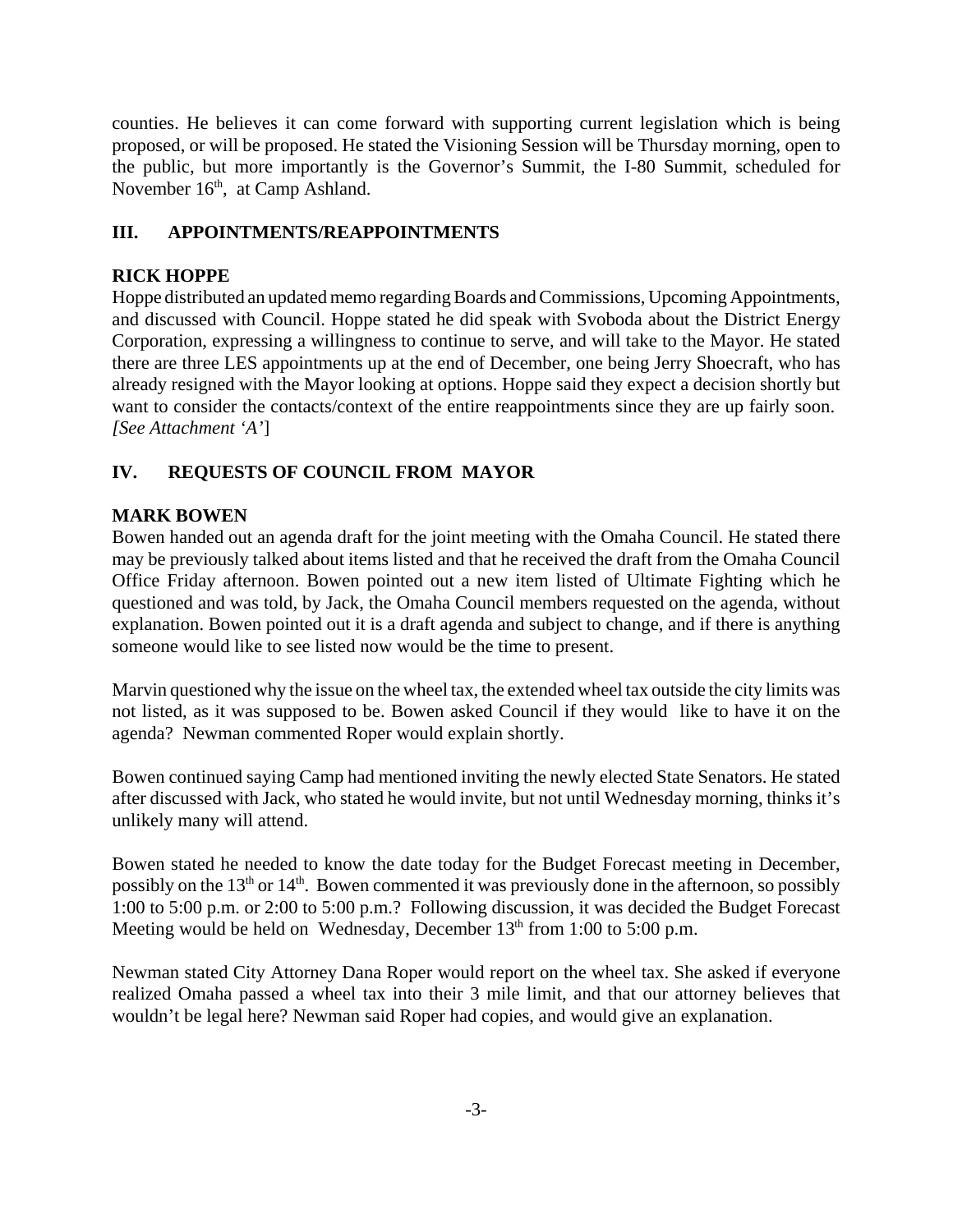Roper reported Omaha is doing this pursuant until authorization, or what they believe is authorization, under State statute for Metropolitan Class Cities. He stated they'll have the power to require this for a person using any vehicle in the city. Roper said in speaking with the Omaha assistant there is an affidavit, not completed yet, which would allow a person to exempt oneself out of the wheel tax by saying they don't use a vehicle in Omaha except on very limited occasions, i.e., to take my aunt to church, etc. Roper said he's not quite sure how it will be worded but if you sign the affidavit you don't pay the wheel tax. Newman asked if you get a sticker, some identification, on your car so police in Omaha see you're driving a car which shouldn't be on the Omaha streets? Roper answered supposedly all this will transpire at the County Assessor's when you pay your taxes. He stated it will be interesting to see what the enforcement level is, if any. Roper said our State Statutes all speak to our Charter, in two sections. Our two State Statutes dealing with wheel tax, and licensing tax, speak to the fact you can tax property in the city limits, within the corporate limits, and this is where we think there are issues. Roper said they have been trying to figure out an answer for this problem, for primary place of business. He stated some places have had dual locations. Where they answer the phone and where they store their vehicles. He said if vehicles are stored immediately outside the city limits, and they answer the phone there, their presence is in the city limits. We could look at redefining if that is the desire.

Newman responded she thinks he's saying it's taxation without representation in Omaha, and for some of the people in the county. Another member stated going to the system of having a bar code on every vehicle, and have scanners, like you see at Target, and as the car drives through it is registered, and if we register a hundred trips we send you a bill. Marvin asked if they do this system with animal control? The cars?

Marvin asked on Metropolitan Class, if Lincoln was primary? He requested the definition for Metropolitan, and if it was 300,000? Roper said he would get the numbers, but thought this number correct. Marvin said if we are metropolitan class, are cities of the metropolitan class also required to provide residential garbage service too? Roper was not aware of that requirement. Marvin said now he didn't know if there were disadvantages, but would like to know what the disadvantages and advantages of Metropolitan Class might be. He added we did try to enter into a JPA with the County. In that case they could have agreed to the JPA and we could have lent them our wheel tax taxing authority and they could have imposed a wheel tax in the county. Marvin said the county chose, on a two to three vote, to turn the opportunity down, and asked if it was clearly legal? Roper replied yes. Marvin said it would have raised over a million dollars which could have been used to pave roads, like Yankee Hill, or other roads which are currently gravel. Roper said 90% of the population, of the county population, is inside the city. Marvin said the representation of the Lancaster County Board chose not to do.

Newman asked if there was anything else on the wheel tax and then thanked Attorney Roper. Bowen asked if the Council would like this topic on the agenda, or not, for Wednesday? Marvin said he wouldn't mind sharing with them our failed method of trying to get a wheel tax. Newman added when we have time, after we go through these 12 items and the tour. Eschliman asked if this was until 9? Newman responded 3 to 5.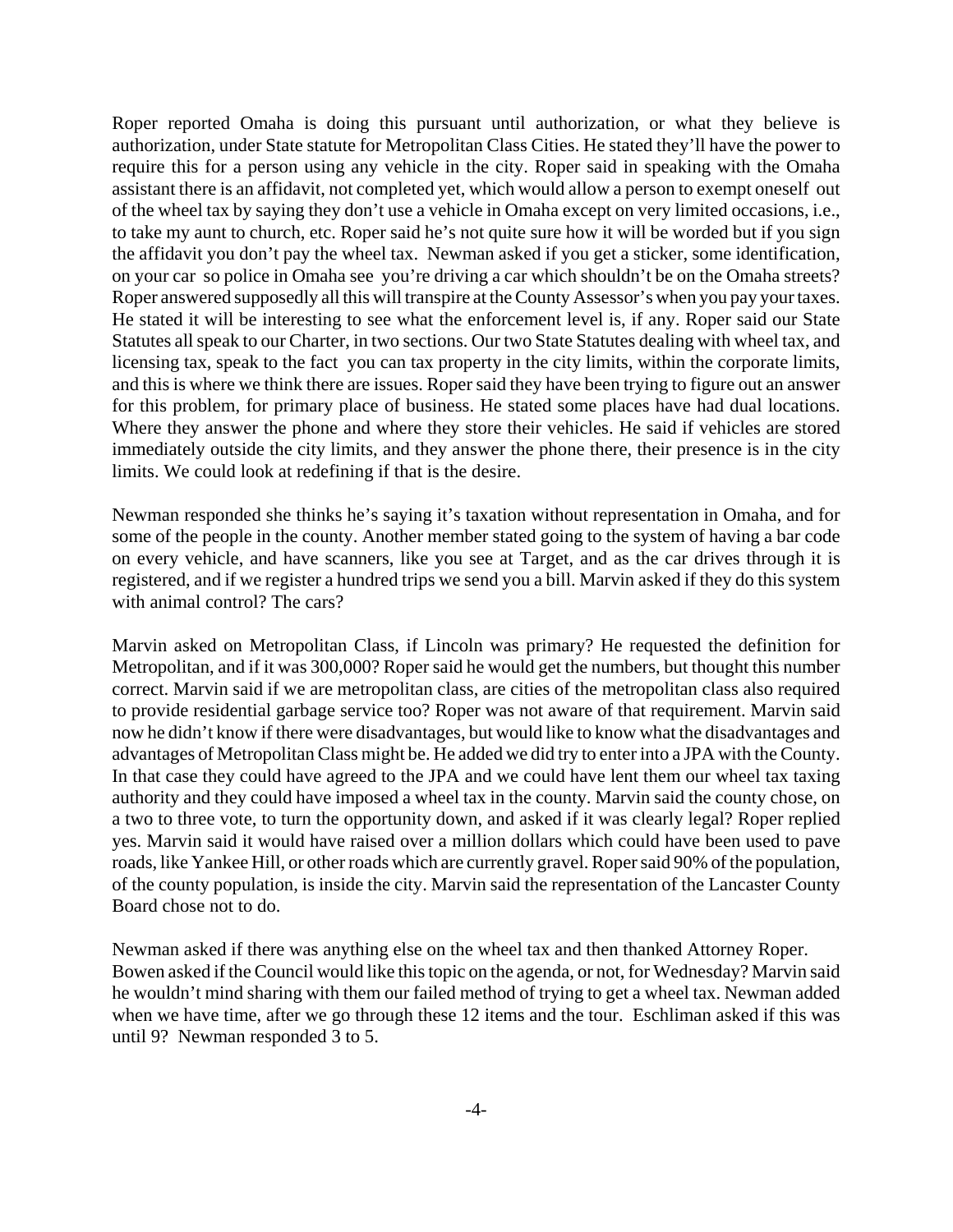## **ANN HARRELL - NO COMMENTS**

## **DANA ROPER, CITY ATTORNEY - NO COMMENTS**

- **V. MISCELLANEOUS NONE**
- **VI. CITY COUNCIL MEMBERS**

**JON CAMP - NO COMMENTS** 

**JONATHAN COOK - ABSENT**

**ROBIN ESCHLIMAN - NO COMMENTS**

**DAN MARVIN - NO COMMENTS**

**ANNETTE McROY - NO COMMENTS**

**KEN SVOBODA - NO COMMENTS**

**PATTE NEWMAN - NO COMMENTS**

VII. MEETINGS/INVITATIONS - Listed on the Attend Sheet for November 6<sup>th</sup>.

## **VIII. MEETING ADJOURNED - Approximately at 11:53 a.m.**

### **\*HELD OVER FROM OCTOBER 30, 2006.**

cm110606/tjg/mmm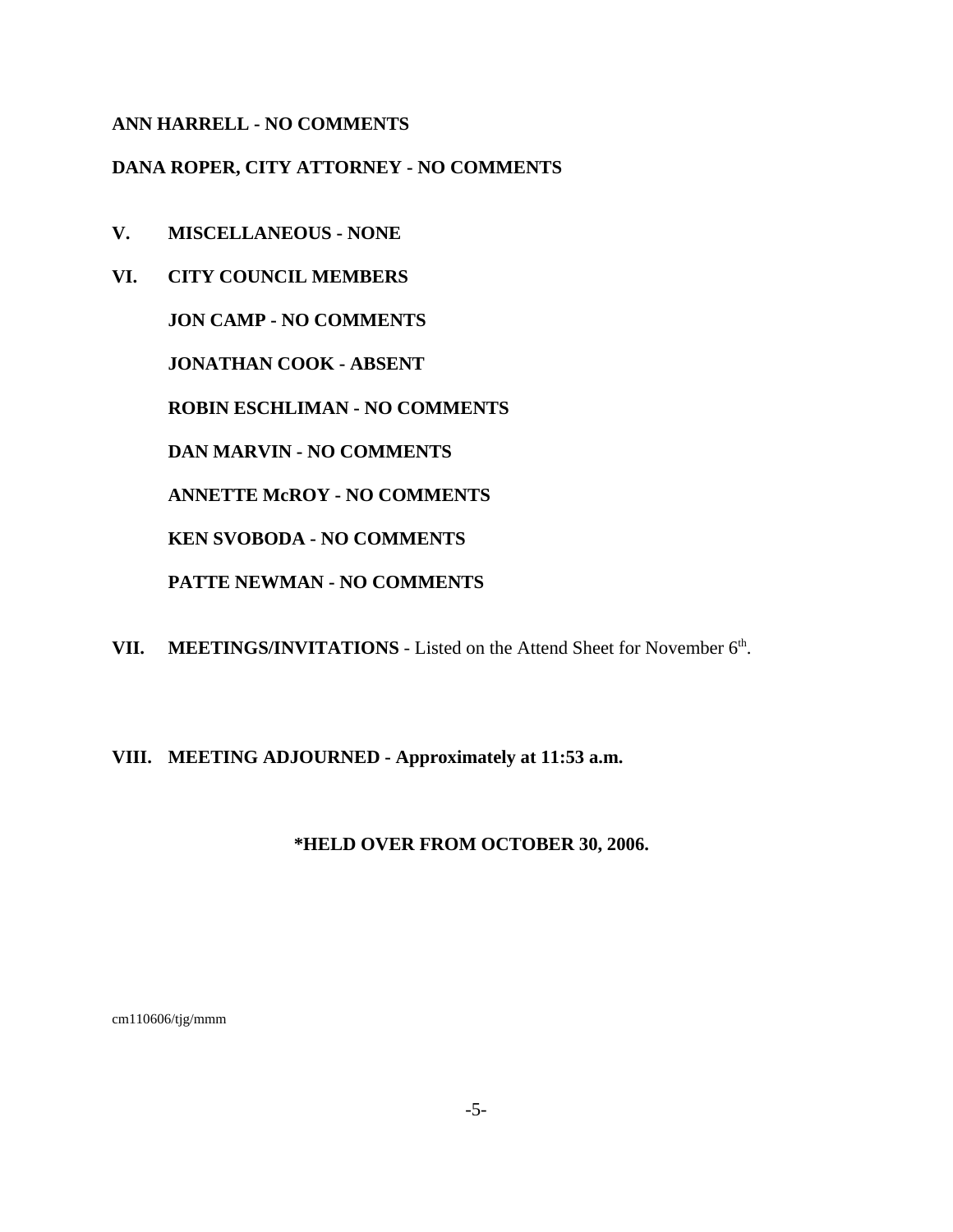Attachment

**MEMO** 

TO: **City Council** 

Richard D. Hoppe FROM: Aide to the Mayor

DATE: November 6, 2006

#### RE: **Boards and Commissions Upcoming Appointments**

| Name                             | <u>Board</u>                                            | Eligible for<br>Reappoint | Desires<br><u>Reappoint</u> | Mayor will<br>Reappoint |
|----------------------------------|---------------------------------------------------------|---------------------------|-----------------------------|-------------------------|
| <b>COUNCIL VOTE November 6th</b> |                                                         |                           |                             |                         |
| David Fikar                      | Human Rights Comm'                                      | Yes                       | Yes                         | Yes.                    |
| Sitaram Jaswal                   | Human Rights Comm'                                      | Yes:                      | Yes                         | Yes                     |
| Lori Lopez Urdiales              | Human Rights Comm'                                      | Yes                       | Yes                         | Yes                     |
| Joe Tidball                      | Parks & Rec Board                                       | NEW APPOINTMENT           |                             |                         |
|                                  | <b>EXECUTIVE ORDER APPOINTMENTS, submitted 10/31/06</b> |                           |                             |                         |
| Al Maxey                         | Ped/Bike Adv Board                                      | NEW APPOINTMENT           |                             |                         |
| Christina Perry                  | Ped/Bike Adv Board                                      | NEW APPOINTMENT           |                             |                         |
| Brian Kruse                      | Water Conservation                                      | NEW APPOINTMENT           |                             |                         |
| <b>Butch Lottman</b>             | Water Conservation                                      | NEW APPOINTMENT           |                             |                         |
| Cale Underberg                   | Water Conservation                                      | NEW APPOINTMENT           |                             |                         |
| Mark Jobman                      | Water Conservation                                      | NEW APPOINTMENT           |                             |                         |
| Matt Minchow                     | Water Conservation                                      | NEW APPOINTMENT           |                             |                         |
| Roger Breitbarth                 | Water Conservation                                      | NEW APPOINTMENT           |                             |                         |
| Jeremy Hunt                      | Water Conservation                                      | NEW APPOINTMENT           |                             |                         |

# **EXECUTIVE ORDER APPOINTMENTS, submitted 11/2/06**

| Jason Albers                      | Ped/Bike Adv Board      | Yes                  | Yes  | Yes        |
|-----------------------------------|-------------------------|----------------------|------|------------|
| Dalyce Ronnau                     | Ped/Bike Adv Board      | Yes                  | Yes. | Yes        |
| Jayne Snyder                      | Ped/Bike Adv Board      | Yes                  | Yes  | Yes        |
| Neal Thomas                       | Ped/Bike Adv Board      | Yes                  | Yes  | Yes        |
| Ken Vice                          | Ped/Bike Adv Board      | $\operatorname{Yes}$ | Yes  | Yes        |
| <b>COUNCIL VOTE November 13th</b> |                         |                      |      |            |
| Gil Trevizo                       | Police Advisory Board   | $\operatorname{Yes}$ | Yes  | Yes        |
| Candice Batton                    | Police Advisory Board   | Yes                  | Yes  | Yes        |
| Martin Ramirez                    | Multi-Cultural Advisory | Yes.                 | Yes  | <b>Yes</b> |
| Modesta Putla                     | Multi-Cultural Advisory | Yes                  | Yes. | Yes        |
| Gary Krieser                      | Board of Zoning Appeals | $\operatorname{Yes}$ | Yes  | <b>Yes</b> |
| Peter Woolman                     | Parks & Rec Board       | Yes                  | Yes  | Yes        |